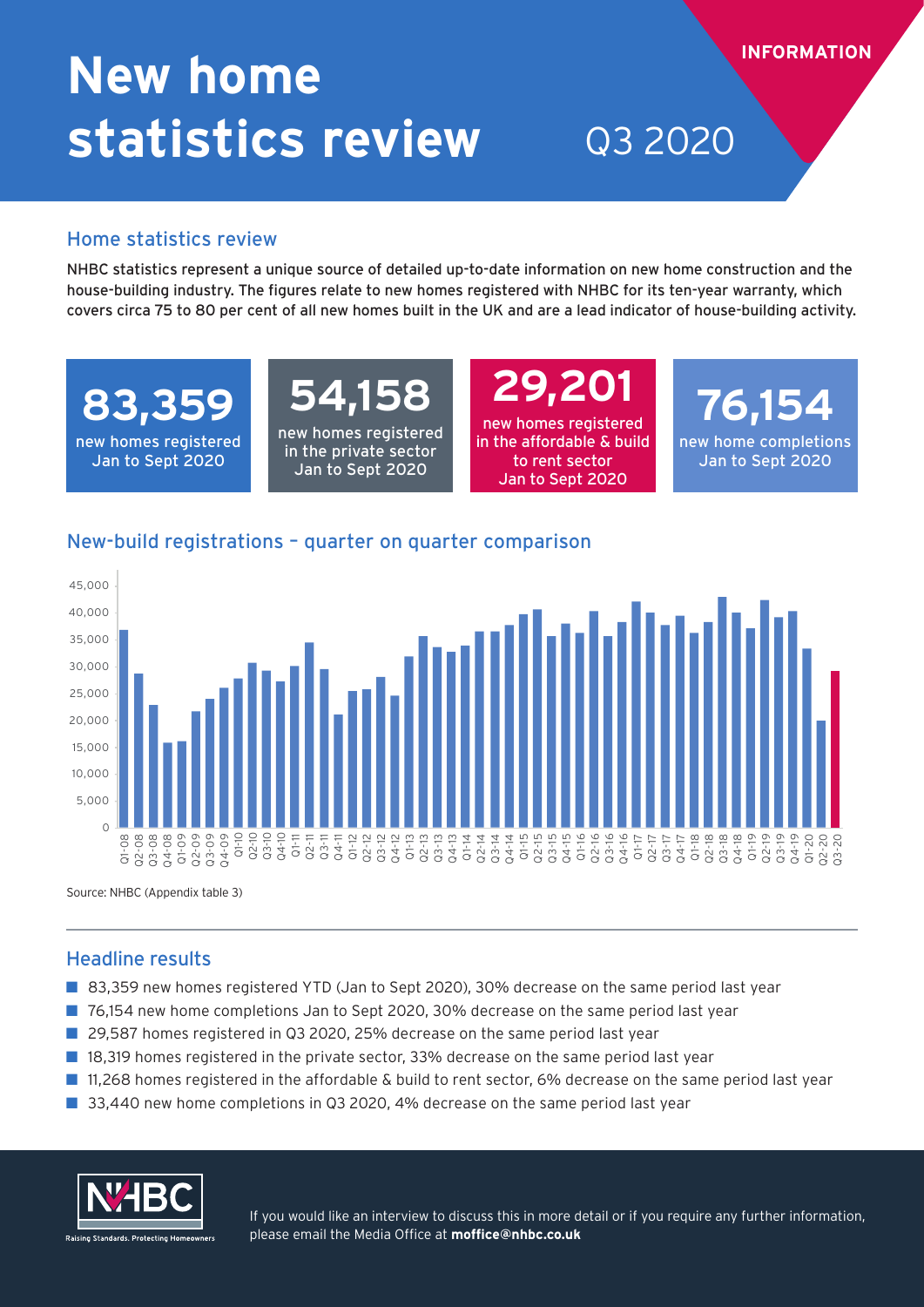## Analysis of new home registrations

### New build registrations - private and affordable & build to rent sector



Source: NHBC (Appendix table 3)

### UK house types





Source: NHBC (Appendix table 4)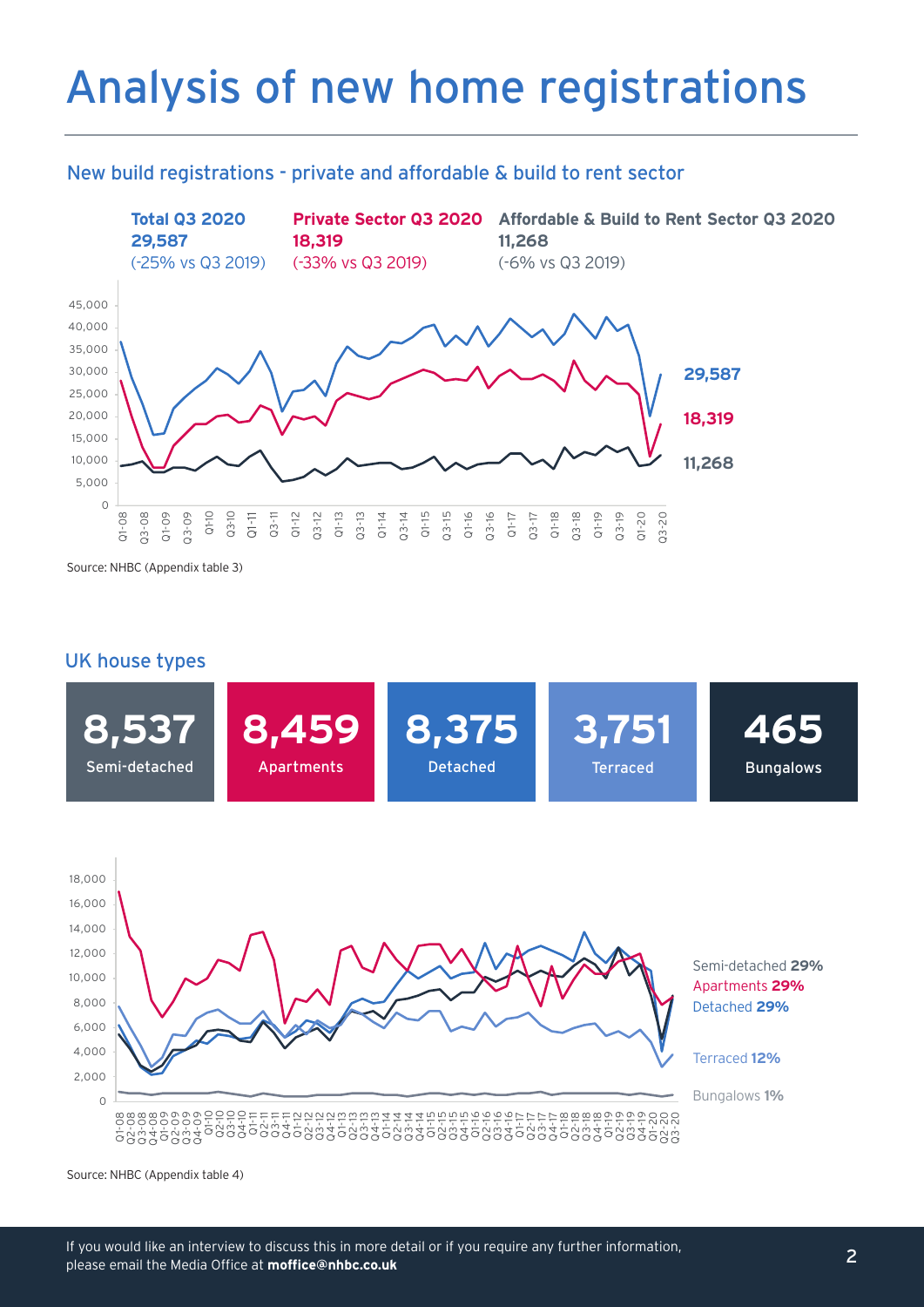## Table 1: Registrations by month - year to date

|               | <b>PRIVATE SECTOR</b> | <b>AFFORDABLE &amp;</b><br><b>BUILD TO RENT SECTOR</b> | <b>TOTAL</b> |
|---------------|-----------------------|--------------------------------------------------------|--------------|
| Jan-20        | 8,006                 | 2,880                                                  | 10,886       |
| Feb-20        | 9,037                 | 3,208                                                  | 12,245       |
| Mar-20        | 7,931                 | 2,608                                                  | 10,539       |
| Apr-20        | 1,728                 | 2,536                                                  | 4,264        |
| May-20        | 2,135                 | 1,692                                                  | 3,827        |
| <b>Jun-20</b> | 7,002                 | 5,009                                                  | 12,011       |
| <b>Jul-20</b> | 5,392                 | 4,391                                                  | 9,783        |
| Aug-20        | 6,354                 | 1,974                                                  | 8,328        |
| Sep-20        | 6,573                 | 4,903                                                  | 11,476       |

## Table 2: Completions by month - year to date

|               | <b>PRIVATE SECTOR</b> | <b>AFFORDABLE &amp;</b><br><b>BUILD TO RENT SECTOR</b> | <b>TOTAL</b> |
|---------------|-----------------------|--------------------------------------------------------|--------------|
| Jan-20        | 5,927                 | 2,819                                                  | 8,746        |
| Feb-20        | 7,075                 | 2,882                                                  | 9,957        |
| Mar-20        | 8,811                 | 4,155                                                  | 12,966       |
| Apr-20        | 914                   | 442                                                    | 1,356        |
| May-20        | 1,824                 | 765                                                    | 2,589        |
| <b>Jun-20</b> | 5,057                 | 2,043                                                  | 7,100        |
| <b>Jul-20</b> | 7,325                 | 3,326                                                  | 10,651       |
| Aug-20        | 7,633                 | 2,931                                                  | 10,564       |
| Sep-20        | 8,814                 | 3,411                                                  | 12,225       |

#### Notes

1. The figures show new build (and Solo prior to October 2015) homes registered for NHBC's ten-year warranty.

2. 'Completions' relate to the number of homes 'finalled' by NHBC Building Inspectors and changes can occur between figures published at different times.

- 3. Nationally NHBC provides warranties on circa 75-80% of new homes built in the UK (including the Isle of Man).
- 4. The figures are sourced from information held on NHBC's Fusion system as at 30th September 2020.
- 5. Changes can occur between figures published at different times owing to changes in policies and cancellations.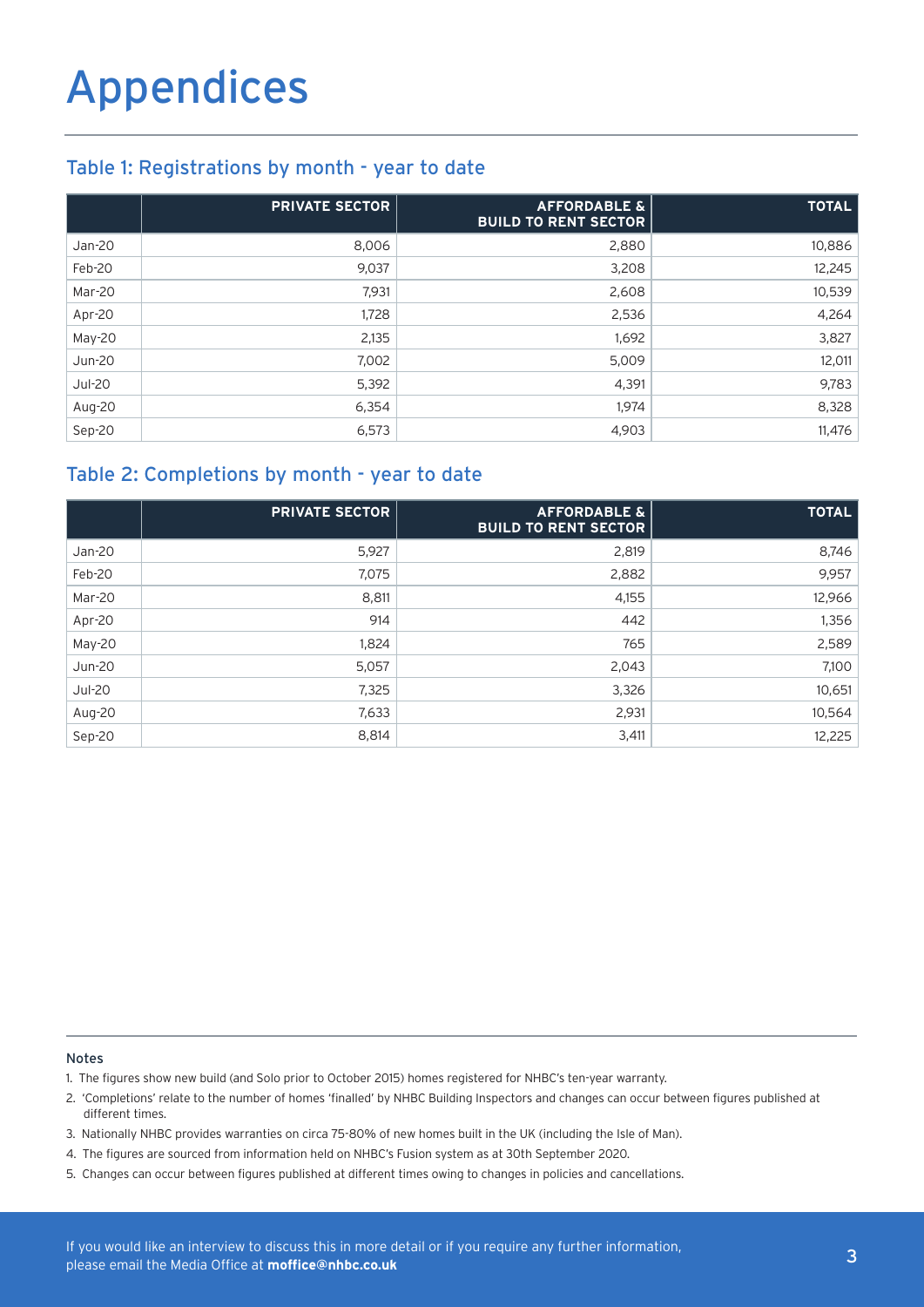## Table 3: New build registrations - private and affordable & build to rent sector

| QUARTER-<br><b>YEAR</b> | <b>PRIVATE</b> | <b>AFFORDABLE</b><br>& BUILD TO<br><b>RENT</b> | <b>TOTAL</b> | QUARTER-<br><b>YEAR</b> | <b>PRIVATE</b> | <b>AFFORDABLE</b><br>& BUILD TO<br><b>RENT</b> | <b>TOTAL</b> |
|-------------------------|----------------|------------------------------------------------|--------------|-------------------------|----------------|------------------------------------------------|--------------|
| $Q1-08$                 | 28,305         | 8,782                                          | 37,087       | $Q3-14$                 | 28,694         | 8,040                                          | 36,734       |
| Q2-08                   | 19,959         | 9,090                                          | 29,049       | Q4-14                   | 29,672         | 8,474                                          | 38,146       |
| Q3-08                   | 12,988         | 10,065                                         | 23,053       | $Q1-15$                 | 30,597         | 9,611                                          | 40,208       |
| Q4-08                   | 8,695          | 7,381                                          | 16,076       | $Q2-15$                 | 30,039         | 10,808                                         | 40,847       |
| $Q1 - O9$               | 8,671          | 7,527                                          | 16,198       | $Q3-15$                 | 28,150         | 7,682                                          | 35,832       |
| Q2-09                   | 13,499         | 8,453                                          | 21,952       | Q4-15                   | 28,609         | 9,701                                          | 38,310       |
| Q3-09                   | 15,944         | 8,399                                          | 24,343       | $Q1-16$                 | 28,120         | 8,323                                          | 36,443       |
| Q4-09                   | 18,470         | 7,875                                          | 26,345       | Q2-16                   | 31,316         | 9,357                                          | 40,673       |
| $Q1-10$                 | 18,428         | 9,690                                          | 28,118       | $Q3-16$                 | 26,519         | 9,406                                          | 35,925       |
| $Q2-10$                 | 20,052         | 10,847                                         | 30,899       | Q4-16                   | 29,121         | 9,563                                          | 38,684       |
| $Q3-10$                 | 20,507         | 9,137                                          | 29,644       | $Q1-17$                 | 30,781         | 11,547                                         | 42,328       |
| Q4-10                   | 18,654         | 8,813                                          | 27,467       | Q2-17                   | 28,640         | 11,608                                         | 40,248       |
| $Q1-11$                 | 19,219         | 11,016                                         | 30,235       | $Q3-17$                 | 28,579         | 9,299                                          | 37,878       |
| $Q2-11$                 | 22,435         | 12,414                                         | 34,849       | Q4-17                   | 29,456         | 10,304                                         | 39,760       |
| $Q3-11$                 | 21,485         | 8,396                                          | 29,881       | $Q1-18$                 | 28,206         | 8,212                                          | 36,418       |
| Q4-11                   | 15,911         | 5,371                                          | 21,282       | $Q2-18$                 | 25,696         | 13,044                                         | 38,740       |
| $Q1-12$                 | 20,088         | 5,702                                          | 25,790       | $Q3-18$                 | 32,828         | 10,520                                         | 43,348       |
| $Q2-12$                 | 19,504         | 6,556                                          | 26,060       | Q4-18                   | 28,275         | 12,126                                         | 40,401       |
| $Q3-12$                 | 20,172         | 8,206                                          | 28,378       | $Q1-19$                 | 26,144         | 11,384                                         | 37,528       |
| Q4-12                   | 18,044         | 6,653                                          | 24,697       | Q2-19                   | 29,313         | 13,267                                         | 42,580       |
| $Q1-13$                 | 23,757         | 8,301                                          | 32,058       | Q3-19                   | 27,375         | 11,993                                         | 39,368       |
| $Q2-13$                 | 25,372         | 10,646                                         | 36,018       | Q4-19                   | 27,649         | 13,110                                         | 40,759       |
| $Q3-13$                 | 24,853         | 8,998                                          | 33,851       | $Q1-20$                 | 24,974         | 8,696                                          | 33,670       |
| Q4-13                   | 23,925         | 9,052                                          | 32,977       | Q2-20                   | 10,865         | 9,237                                          | 20,102       |
| $Q1-14$                 | 24,624         | 9,564                                          | 34,188       | Q3-20                   | 18,319         | 11,268                                         | 29,587       |
| Q2-14                   | 27,380         | 9,576                                          | 36,956       |                         |                |                                                |              |

#### Notes

1. The figures show new build (and Solo prior to October 2015) homes registered for NHBC's ten-year warranty.

2. Nationally NHBC provides warranties on circa 75-80% of new homes built in the UK (including the Isle of Man).

3. The figures are sourced from information held on NHBC's Fusion system as at 30th September 2020.

4. Changes can occur between figures published at different times owing to changes in policies and cancellations.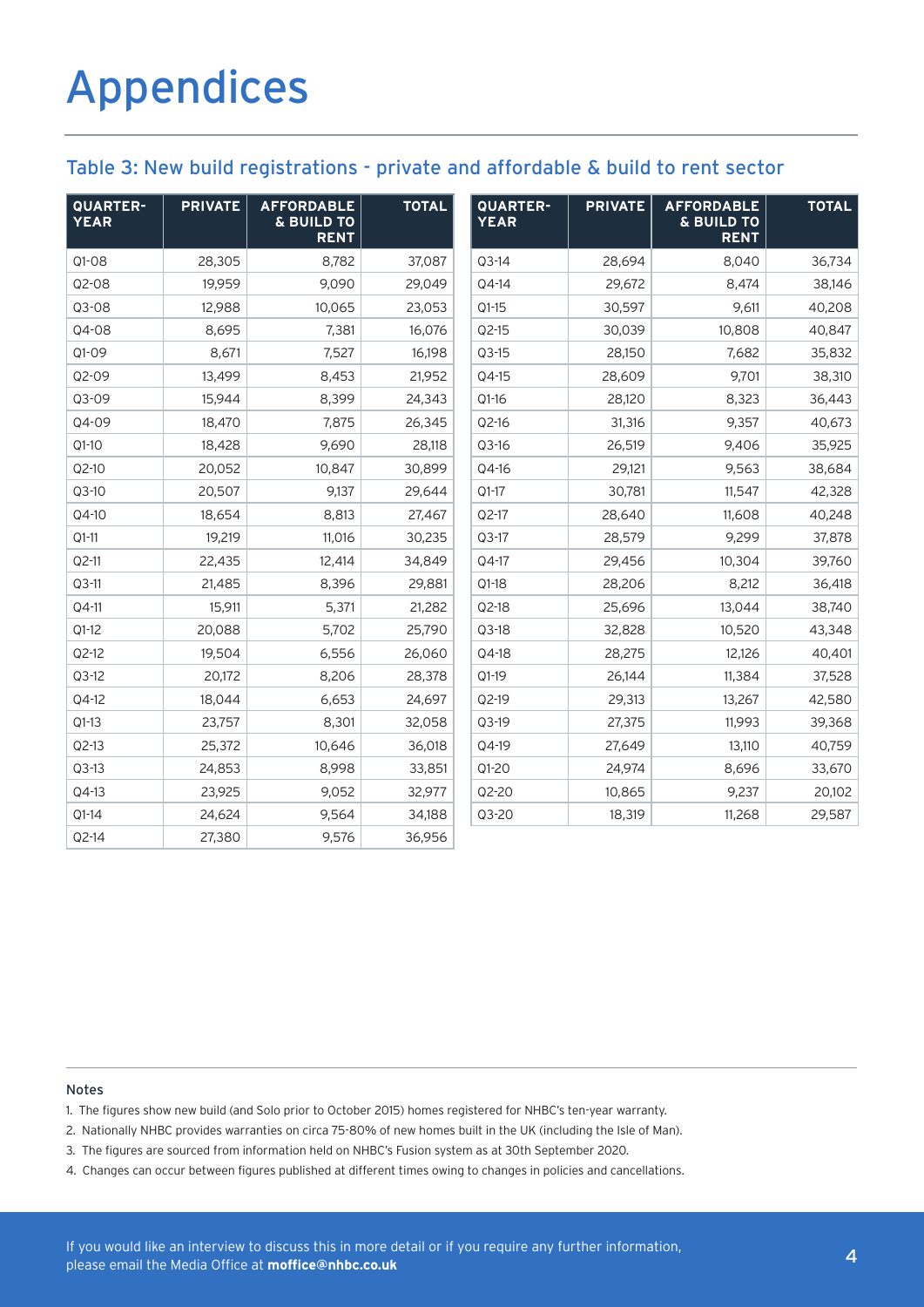### Table 4: Q3 UK house types

|         | <b>DETACHED</b><br><b>HOUSES</b> | <b>SEMI-DETACHED</b><br><b>HOUSES</b> | <b>TERRACED</b><br><b>HOUSES</b> | <b>APARTMENTS</b> | <b>BUNGALOWS</b> |
|---------|----------------------------------|---------------------------------------|----------------------------------|-------------------|------------------|
| $Q3-08$ | 2,765                            | 2,869                                 | 4,526                            | 12,239            | 654              |
| $Q3-09$ | 4,206                            | 4,139                                 | 5,328                            | 10,021            | 649              |
| $Q3-10$ | 5,338                            | 5,667                                 | 6,770                            | 11,233            | 636              |
| $Q3-11$ | 6,135                            | 5,617                                 | 6,109                            | 11,515            | 505              |
| $Q3-12$ | 6,269                            | 5,888                                 | 6,611                            | 9,130             | 480              |
| $Q3-13$ | 8,284                            | 7,026                                 | 7,050                            | 10,878            | 613              |
| $Q3-14$ | 10,596                           | 8,309                                 | 6,742                            | 10,664            | 423              |
| $Q3-15$ | 10,028                           | 8,254                                 | 5,696                            | 11,291            | 563              |
| $Q3-16$ | 10,678                           | 9.790                                 | 6,014                            | 8,944             | 499              |
| $Q3-17$ | 12,608                           | 10,611                                | 6,190                            | 7,712             | 757              |
| $Q3-18$ | 13,770                           | 11,596                                | 6,241                            | 11,130            | 611              |
| $Q3-19$ | 11,772                           | 10,281                                | 5,193                            | 11,630            | 492              |
| Q3-20   | 8,375                            | 8,537                                 | 3,751                            | 8,459             | 465              |

### Notes

- 1. The figures show new build (and Solo prior to October 2015) homes registered for NHBC's ten-year warranty.
- 2. Nationally NHBC provides warranties on circa 75-80% of new homes built in the UK (including the Isle of Man).
- 3. The figures are sourced from information held on NHBC's Fusion system as at 30th September 2020.
- 4. Changes can occur between figures published at different times owing to changes in policies and cancellations.